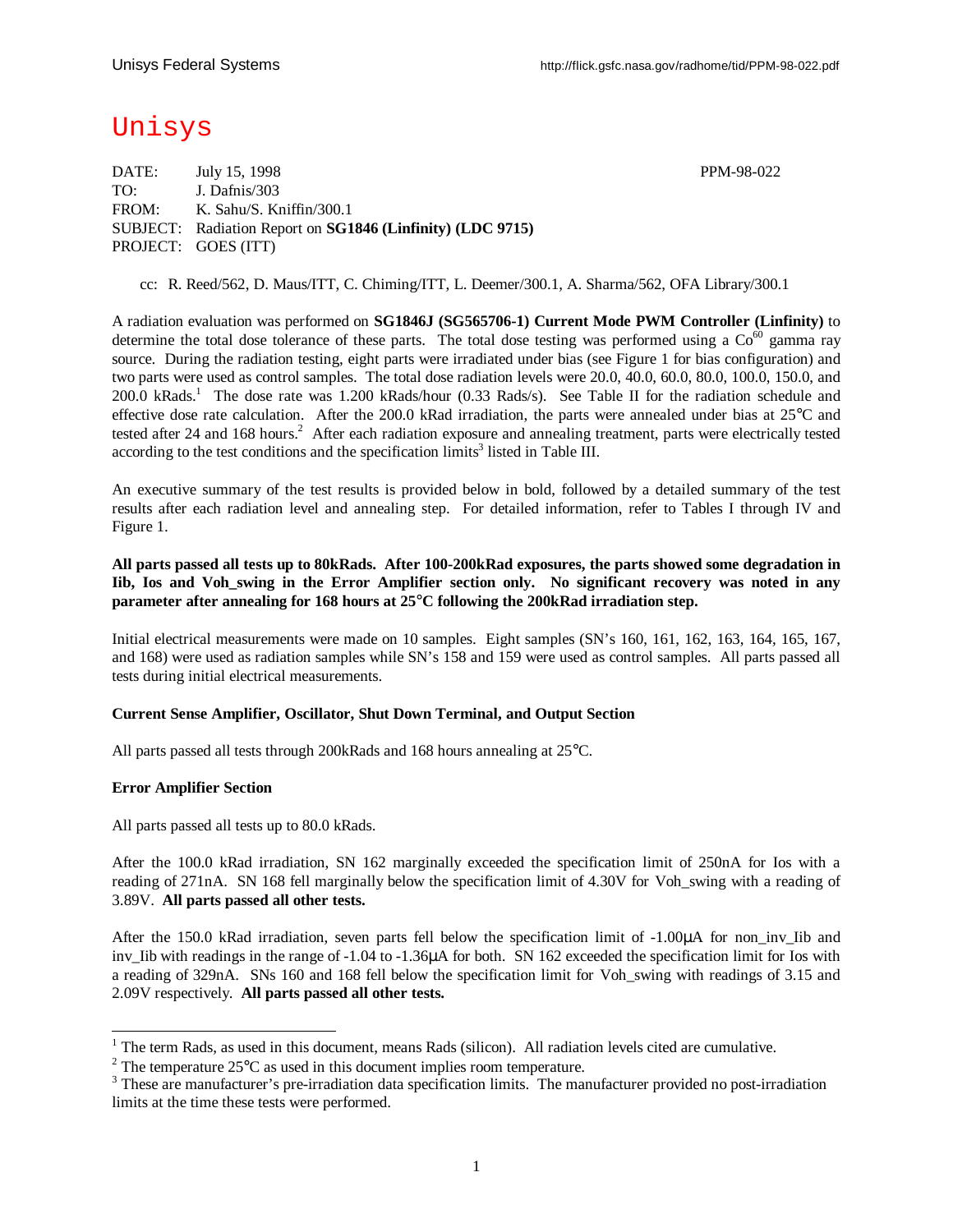After the 200.0 kRad irradiation, all parts fell below the specification limit for non inv Iib and inv Iib with readings in the range of -1.13 to -1.52μA for both. SN 162 exceeded the specification limit for Ios with a reading of 392nA. SNs 160 and 168 fell below the specification limit for Voh\_swing with readings of 2.87 and 1.68V respectively. **All parts passed all other tests.**

After annealing the parts for 24 hours at 25°C, the parts showed no significant recovery in any parameter. The parts did show an increase in degradation in V shutdown with three parts exceeding the specification limit of 400mV with readings of 428, 448 and 416mV.

After annealing the parts for 168 hours at 25°C, the parts showed some recovery in the Iib measurements with readings in the range of -1.04 to -1.50μA and very modest recovery in Voh\_swing. Three parts continued to exceed the specification limit for V shutdown with similar readings to those after 24 hours of annealing.

Table IV provides a summary of the test results with the mean and standard deviation values for each parameter after each irradiation exposure and annealing step.

Any further details about this evaluation can be obtained upon request. If you have any questions, please call us at (301) 731-8954.

#### \_\_\_\_\_\_\_\_\_\_\_\_\_\_\_\_\_\_\_\_\_\_\_\_\_\_\_\_\_\_\_\_\_\_\_\_\_\_\_\_\_\_\_\_\_\_\_\_\_\_\_\_\_\_\_\_\_\_\_\_\_\_\_\_\_\_\_\_\_\_\_\_\_\_\_\_\_\_\_\_\_\_\_\_\_\_\_\_\_\_\_\_ ADVISORY ON THE USE OF THIS DOCUMENT

The information contained in this document has been developed solely for the purpose of providing general guidance to employees of the Goddard Space Flight Center (GSFC). This document may be distributed outside GSFC only as a courtesy to other government agencies and contractors. Any distribution of this document, or application or use of the information contained herein, is expressly conditional upon, and is subject to, the following understandings and limitations:

(a) The information was developed for general guidance only and is subject to change at any time;

(b) The information was developed under unique GSFC laboratory conditions which may differ substantially from outside conditions;

(c) GSFC does not warrant the accuracy of the information when applied or used under other than unique GSFC laboratory conditions;

(d) The information should not be construed as a representation of product performance by either GSFC or the manufacturer;

(e) Neither the United States government nor any person acting on behalf of the United States government assumes any liability resulting from the application or use of the information.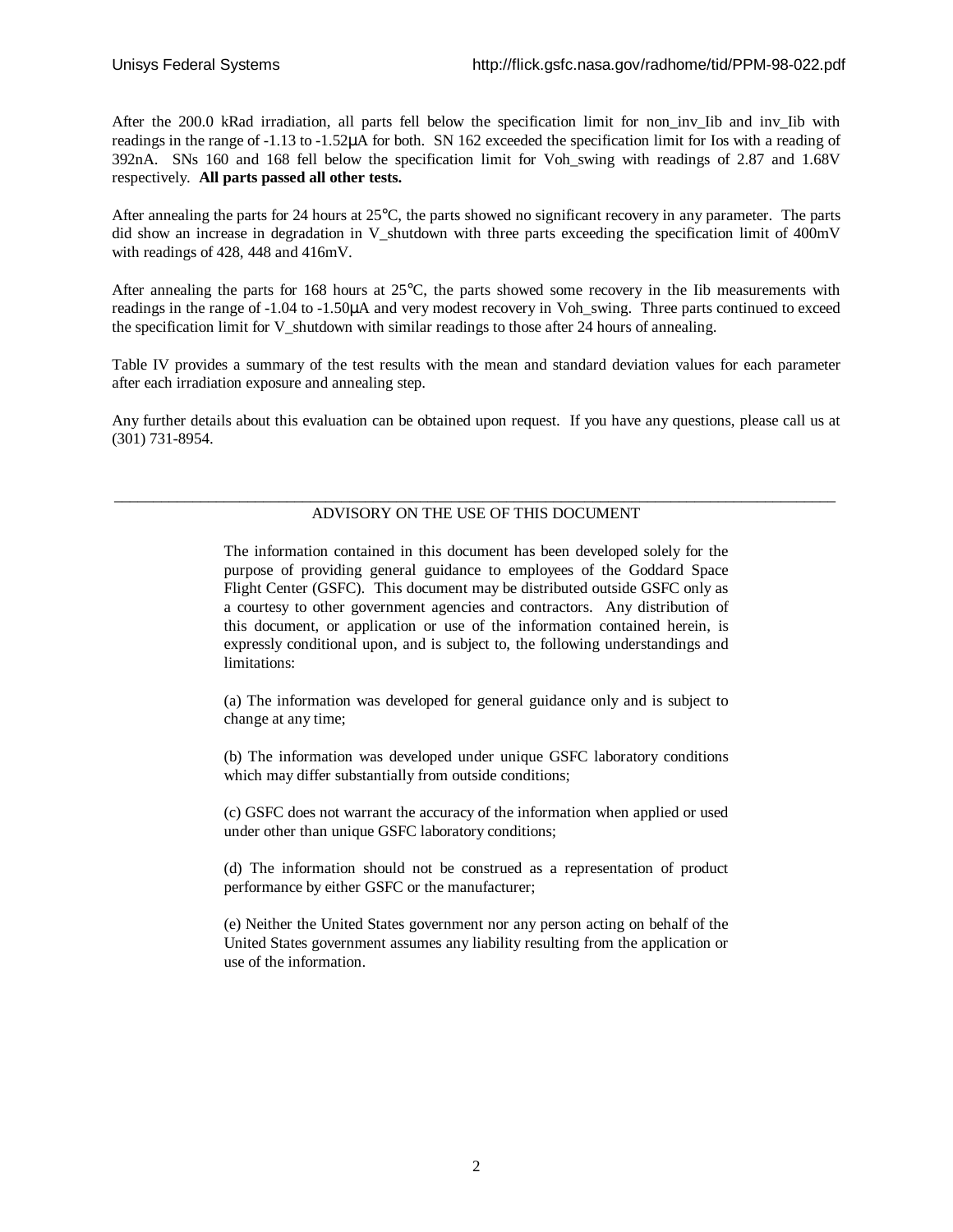

## Figure 1. Radiation Bias Circuit for SG1846

Notes:

- 1.  $V_{IN} = 24.0V \pm 0.5V$ .
- 2.  $R_1 = R_2 = 5.1k\Omega \pm 5\%, \frac{1}{2}W$ .
- 3.  $R_3 = 6.2k\Omega \pm 1\%, \frac{1}{2}W$ .
- 4.  $R_4 = 10k\Omega \pm 1\%, \frac{1}{2}W$ .
- 5.  $R_5 = 100\Omega \pm 5\%, \frac{1}{2}W$ .
- 6.  $C_1 = 0.01 \mu F \pm 5\%$ .
- 7.  $C_2 = 100pF \pm 10\%$ .
- 8.  $C_3 = 1 \mu \vec{F} \pm 10\%$ . As close to D.U.T. as possible.
- 9. Capacitors are 50V rated for 125°C.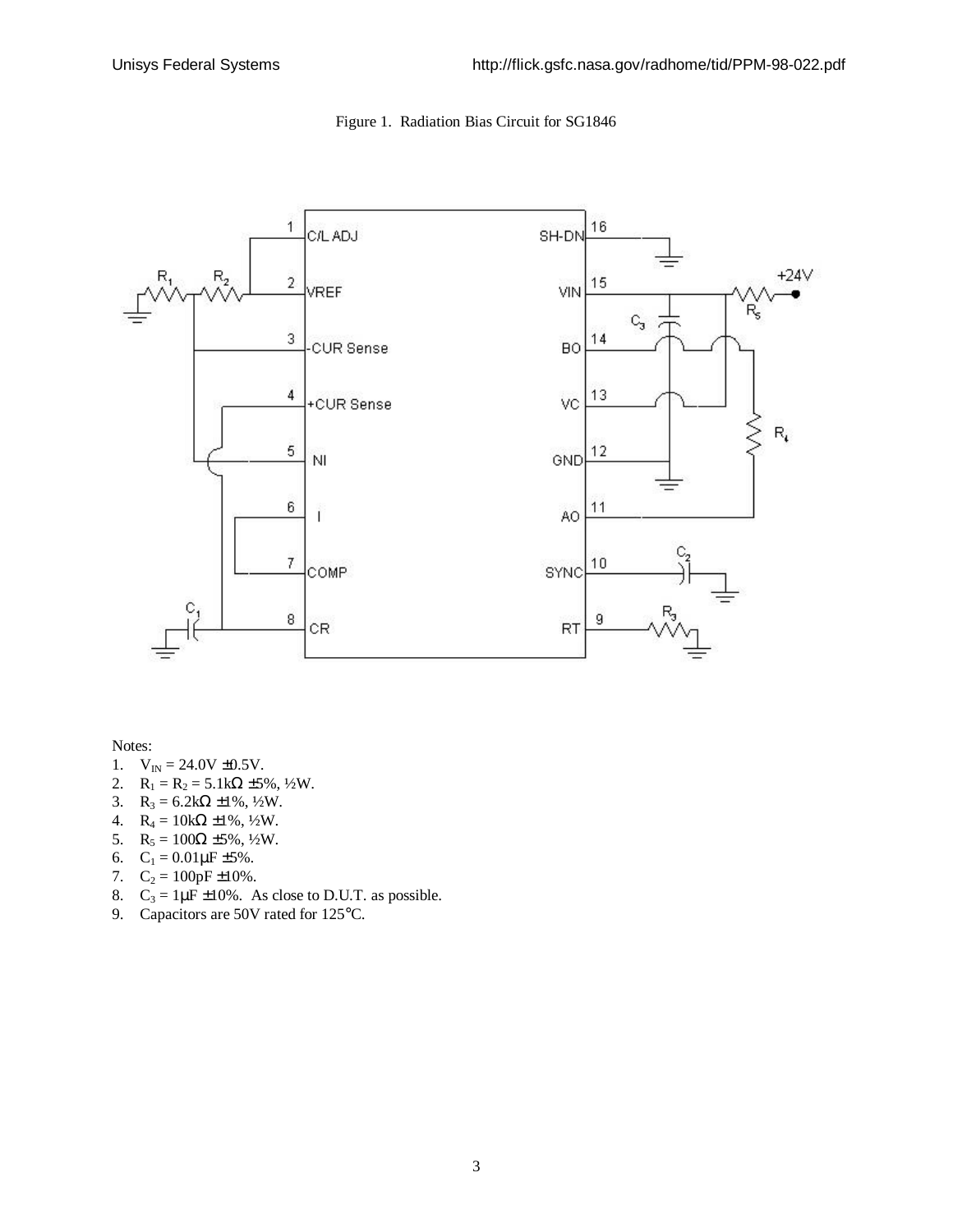| Generic Part Number:                 | SG1846J                                    |  |  |  |  |  |  |  |  |
|--------------------------------------|--------------------------------------------|--|--|--|--|--|--|--|--|
| GOES (ITT) Part Number               | SG565706-1                                 |  |  |  |  |  |  |  |  |
| Charge Number:                       | C80709/C80825                              |  |  |  |  |  |  |  |  |
| Manufacturer:                        | Linfinity                                  |  |  |  |  |  |  |  |  |
| Lot Date Code (LDC):                 | 9715                                       |  |  |  |  |  |  |  |  |
| <b>Quantity Tested:</b>              | 10                                         |  |  |  |  |  |  |  |  |
| Serial Number of Control Samples:    | 158, 159                                   |  |  |  |  |  |  |  |  |
| Serial Numbers of Radiation Samples: | 160, 161, 162, 163, 164, 165, 167, and 168 |  |  |  |  |  |  |  |  |
| Part Function:                       | <b>Current Mode PWM Controller</b>         |  |  |  |  |  |  |  |  |
| Part Technology:                     | Bipolar                                    |  |  |  |  |  |  |  |  |
| Package Style:                       | 16 Pin DIP                                 |  |  |  |  |  |  |  |  |
| Test Equipment:                      | A540                                       |  |  |  |  |  |  |  |  |
| Test Engineer:                       | S. Norris                                  |  |  |  |  |  |  |  |  |

## TABLE I. Part Information

• The manufacturer for this part guaranteed no radiation tolerance/hardness.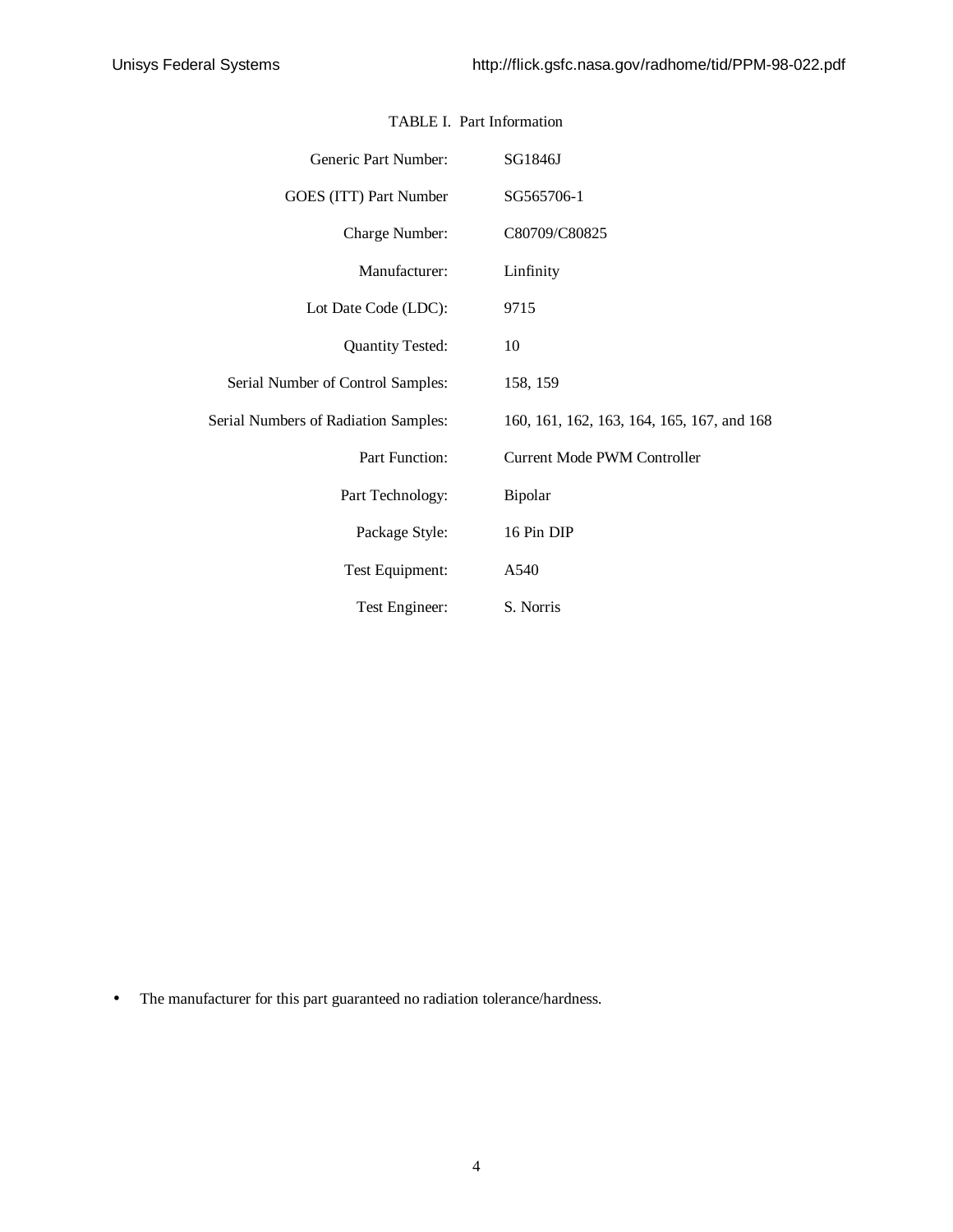| TABLE II. Radiation Schedule for SG1846                                                                               |  |
|-----------------------------------------------------------------------------------------------------------------------|--|
|                                                                                                                       |  |
|                                                                                                                       |  |
|                                                                                                                       |  |
|                                                                                                                       |  |
|                                                                                                                       |  |
|                                                                                                                       |  |
|                                                                                                                       |  |
|                                                                                                                       |  |
|                                                                                                                       |  |
|                                                                                                                       |  |
|                                                                                                                       |  |
|                                                                                                                       |  |
|                                                                                                                       |  |
|                                                                                                                       |  |
|                                                                                                                       |  |
|                                                                                                                       |  |
|                                                                                                                       |  |
|                                                                                                                       |  |
|                                                                                                                       |  |
|                                                                                                                       |  |
|                                                                                                                       |  |
|                                                                                                                       |  |
|                                                                                                                       |  |
|                                                                                                                       |  |
| Effective Dose Rate = 200,000 RADS/14 DAYS=595.2 RADS/HOUR=0.16 RADS/SEC                                              |  |
| The effective dose rate is lower than that of the individual radiation steps as it takes into account the weekend and |  |

The effective dose rate is lower than that of the individual radiation steps as it takes into account the weekend and the extended step.

\* The annealing step was included due to the weekend.

PARTS WERE IRRADIATED AND ANNEALED UNDER BIAS, SEE FIGURE 1.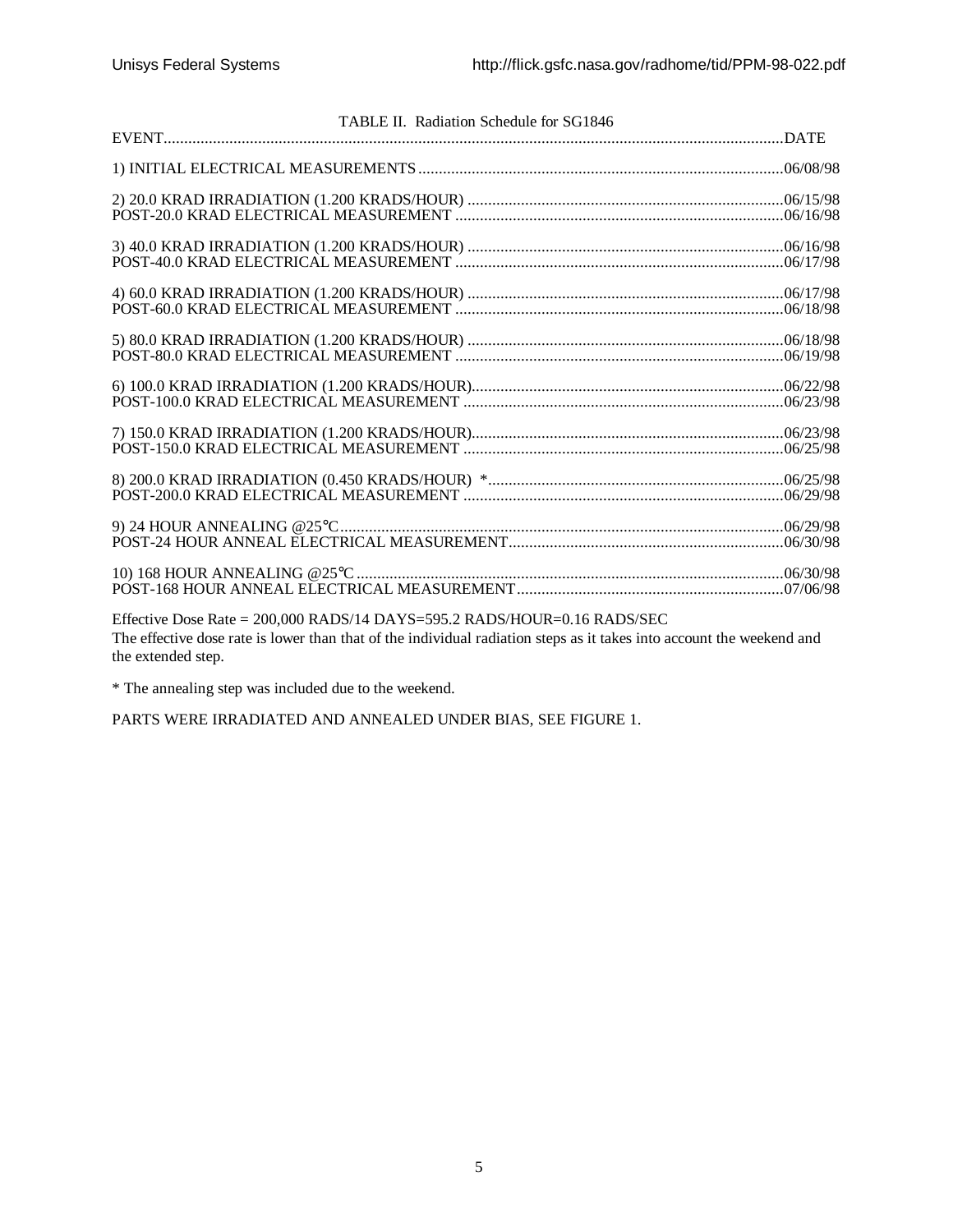| <b>Test</b>                                                                 |                                |                        |                                                                                                                    | Spec.       | Lim. |  |  |  |  |  |
|-----------------------------------------------------------------------------|--------------------------------|------------------------|--------------------------------------------------------------------------------------------------------------------|-------------|------|--|--|--|--|--|
| #                                                                           | <b>Parameter</b>               |                        | Units Test Conditions /2                                                                                           | min         | max  |  |  |  |  |  |
|                                                                             | <b>Error Amplifier Section</b> |                        |                                                                                                                    |             |      |  |  |  |  |  |
| $\mathbf{1}$                                                                | <b>Vos</b>                     | mV                     |                                                                                                                    |             | 5.0  |  |  |  |  |  |
| $\overline{2}$                                                              | non_inv_Iib                    | mA                     |                                                                                                                    | $-1.0$      | 1.0  |  |  |  |  |  |
| 3                                                                           | inv_Iib                        | mA                     |                                                                                                                    | $-1.0$      | 1.0  |  |  |  |  |  |
| $\overline{\mathbf{4}}$                                                     | <b>Ios</b>                     | nA                     |                                                                                                                    |             | 250  |  |  |  |  |  |
| 5                                                                           | <b>PSRR</b>                    |                        | $dB V_{IN} = 8V$ to 40V                                                                                            | 60          |      |  |  |  |  |  |
| 6                                                                           | <b>CMRR</b>                    |                        | $dB V_{CM} = 1V$ to 12V                                                                                            | 60          |      |  |  |  |  |  |
| 7                                                                           | Voh_swing                      |                        | $V R_L = 15kW$                                                                                                     | 4.30        |      |  |  |  |  |  |
| 8                                                                           | Vol_swing                      |                        | $V R_L = 15kW$                                                                                                     |             | 1.00 |  |  |  |  |  |
| 9                                                                           | Gain                           |                        | dB $V_0 = 1.2V$ to 3V, $V_{CM} = 2V$                                                                               | 80          |      |  |  |  |  |  |
| Current Sense Amplifier, Oscillator, Shut Down Terminal, and Output Section |                                |                        |                                                                                                                    |             |      |  |  |  |  |  |
| 1                                                                           | <b>Icc</b>                     | mA                     |                                                                                                                    |             | 21.0 |  |  |  |  |  |
| $\mathbf{2}$                                                                | Init_Freq                      |                        | $\mathbf{kHz} \mathbf{R}_{\mathrm{T}} = 10\mathbf{k}\mathbf{W}, \mathbf{C}_{\mathrm{T}} = 4.7\mathbf{n}\mathbf{F}$ | 39          | 47   |  |  |  |  |  |
| 3                                                                           | $+Iib$                         |                        | $mA$ $V_{\text{PIN 1}}$ = 0.5V, Pin 7 Open                                                                         | $-10.0$     | 10.0 |  |  |  |  |  |
| 4                                                                           | -Iib                           |                        | $mA$ $V_{PIN 1} = 0.5V$ , Pin 7 Open                                                                               | $-10.0$     | 10.0 |  |  |  |  |  |
| 5                                                                           | <b>Ios</b>                     |                        | $mA$ $V_{\text{PIN 1}} = 0.5V$ , Pin 7 Open                                                                        | $-1.00$     | 1.00 |  |  |  |  |  |
| 6                                                                           | I_sync                         |                        | mA Sync Voltage = $5.25V$ , Pin $8 = 0V$                                                                           |             | 1.50 |  |  |  |  |  |
| 7                                                                           | V shutdown                     | mV                     |                                                                                                                    | 250         | 400  |  |  |  |  |  |
| 8                                                                           | I latch max                    | $\mathbf{m}\mathbf{A}$ | Current into Pin 1 guaranteed not to latch<br>circuit in shutdown state.                                           |             | 0.80 |  |  |  |  |  |
| 9                                                                           | I latch min                    | mA                     | Current into Pin 1 guaranteed to latch circuit<br>in shutdown state.                                               | 3.0         |      |  |  |  |  |  |
| 10                                                                          | coll leak                      |                        | $mNC = 40V$                                                                                                        |             | 200  |  |  |  |  |  |
| 11                                                                          | Voh_20mA_a                     |                        | $V I_{\text{SOURCE}} = 20mA$                                                                                       | 12.0        |      |  |  |  |  |  |
| 12                                                                          | Voh 100mA a                    |                        | $V I_{\text{SOURCE}} = 100mA$                                                                                      | <b>13.0</b> |      |  |  |  |  |  |
| 13                                                                          | Vol_20mA_b                     |                        | $V I_{SINK} = 20mA$                                                                                                |             | 0.40 |  |  |  |  |  |
| 14                                                                          | Vol_100mA_b                    |                        | $V I_{SINK} = 100mA$                                                                                               |             | 2.10 |  |  |  |  |  |
| 15                                                                          | Voh 20mA b                     |                        | $V I_{\text{SOURCE}} = 20mA$                                                                                       | 12.0        |      |  |  |  |  |  |
| 16                                                                          | Voh_100mA_b                    |                        | $V I_{\text{SOURCE}} = 100mA$                                                                                      | 13.0        |      |  |  |  |  |  |
| 17                                                                          | Vol_20mA_a                     |                        | $V I_{SINK} = 20mA$                                                                                                |             | 0.40 |  |  |  |  |  |
| 18                                                                          | Vol 100mA a                    |                        | $V I_{SINK} = 100mA$                                                                                               |             | 2.10 |  |  |  |  |  |

# Table III. Electrical Characteristics of SG1846 /1

Notes:

1/ These are the manufacturer's non-irradiated data sheet specification limits. The manufacturer provided no postirradiation limits at the time the tests were performed.

 $2/$  For all tests,  $+V_{IN} = 15V$ , except where otherwise noted.